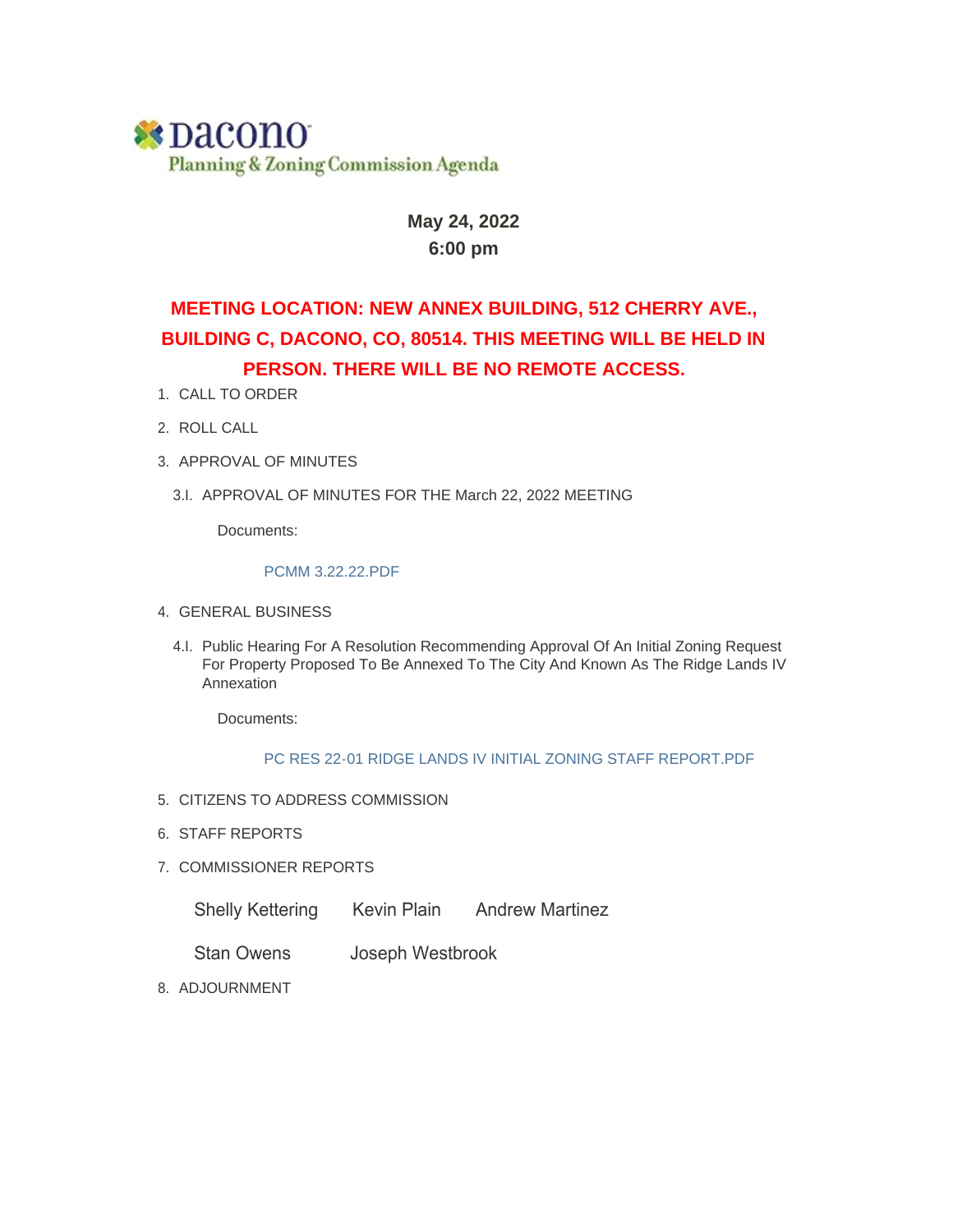#### **CITY OF DACONO PLANNING COMMISSION MEETING MINUTES Tuesday, March 22nd, 2022**

| <b>Members present:</b> | Kevin Plain, Chairperson<br><b>Shelly Kettering</b><br><b>Andrew Martinez</b><br>Don Clark<br>Joseph Westbrook<br><b>Stan Owens</b> |
|-------------------------|-------------------------------------------------------------------------------------------------------------------------------------|
| <b>Members absent:</b>  | <b>Derrick Breier</b>                                                                                                               |
| <b>Staff present:</b>   | Jennifer Krieger, Community Development Director<br>Donna Case, Community Development Technician<br>Kathleen Kelly, City Attorney   |

Member Kettering moved to approve the minutes of the February 22<sup>nd</sup>, 2022, Planning Commission Meeting. The vote was unanimous and Chairperson Plain declared the motion carried.

#### **GENERAL BUSINESS**

#### **Outline Development Plan-Carbon Valley Market PUD-ODP**

Chris Lee 209 E 4<sup>th</sup> St., Loveland, CO, 80537, presented his Planned Unit Development Plan and proposed PUD/ODP for 801 Flying Circle Blvd.

Jennifer Krieger, Community Development Director, presented her report and was available for questions.

Jean Ross 525 Short Drive, Dacono, CO, 80514, stated that the residents felt that their neighborhood didn't need more traffic she stated it was congested enough.

#### **Commissioner Reports:** None.

**Staff Reports:** No additional staff reports at this time.

**With no further business the meeting adjourned at 6:26 p.m.**

**Approved this 24th day of May, 2022.**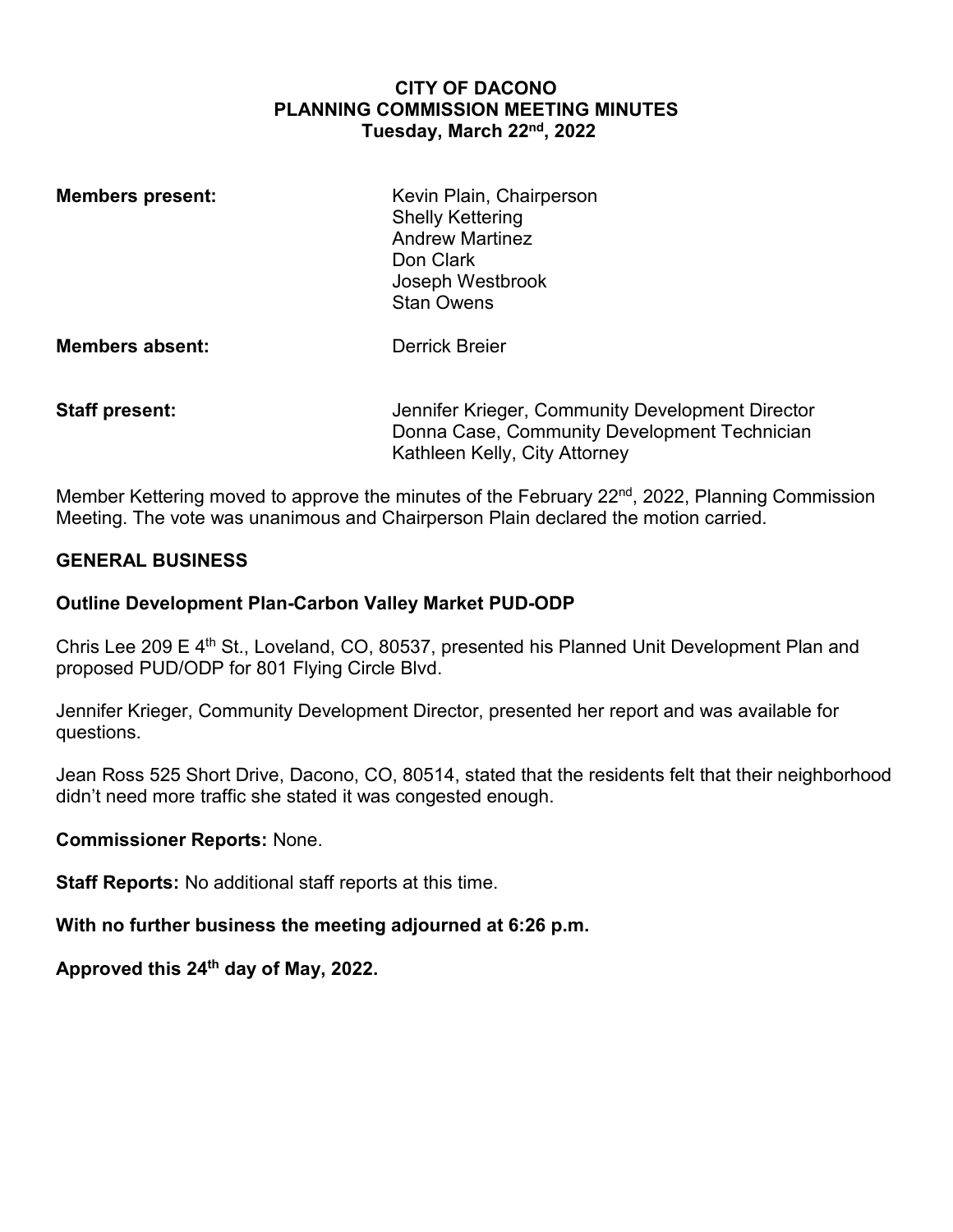

**City of Dacono** 512 Cherry Street Dacono, CO 80514 Phone: 303.833.2317 cityofdacono.com

May 24, 20222

| To:                                | City of Dacono Planning & Zoning Commission                                                                                                                                                                                                                                                                                                                                                                                                                                                                                                                                                                                     |  |  |  |  |  |  |
|------------------------------------|---------------------------------------------------------------------------------------------------------------------------------------------------------------------------------------------------------------------------------------------------------------------------------------------------------------------------------------------------------------------------------------------------------------------------------------------------------------------------------------------------------------------------------------------------------------------------------------------------------------------------------|--|--|--|--|--|--|
| From:                              | Jennifer Krieger, AICP, Community Development Director                                                                                                                                                                                                                                                                                                                                                                                                                                                                                                                                                                          |  |  |  |  |  |  |
| Agenda Item:                       | PC Resolution 22-01, a Resolution Recommending Approval of an Initial Zoning Request for<br>Land Proposed to be Annexed to the City and known as the Ridge Lands IV Annexation.                                                                                                                                                                                                                                                                                                                                                                                                                                                 |  |  |  |  |  |  |
| <b>Request</b>                     | The purpose of the public hearing is to consider a request for initial zoning of<br>property proposed to be annexed to the City and known as the Ridge Lands IV<br>Annexation. The requested zoning for the Ridge Lands Annexation is Civic Open<br>Space (COS).<br>The role of the Planning and Zoning Commission is to recommend initial zoning<br>for the petitioned annexation location The Planning and Zoning Commission<br>does not recommend if the land should be annexed. The City Council is tasked<br>with the legislative authority to review and determine the eligibility of a voluntary<br>annexation petition. |  |  |  |  |  |  |
| <b>Applicant/ Owner</b>            | Stars and Stripes 4B LLC<br>1123 Zonolite Rd NE, Ste 30<br>Atlanta, GA 30306-2016                                                                                                                                                                                                                                                                                                                                                                                                                                                                                                                                               |  |  |  |  |  |  |
| Items to be entered into<br>Record | Petition to Zone & Zoning Exhibit<br>$\bullet$<br>Dacono Municipal Code & Zoning Map<br>$\bullet$<br>Staff Report dated May 24, 2022<br>$\bullet$<br>Proof of mailing providing notice by Applicant<br>$\bullet$                                                                                                                                                                                                                                                                                                                                                                                                                |  |  |  |  |  |  |
| Location                           | The strip of land is commonly known as WCR 11.5, located just west of the<br>Sharpe Subdivision, south of SH-52.                                                                                                                                                                                                                                                                                                                                                                                                                                                                                                                |  |  |  |  |  |  |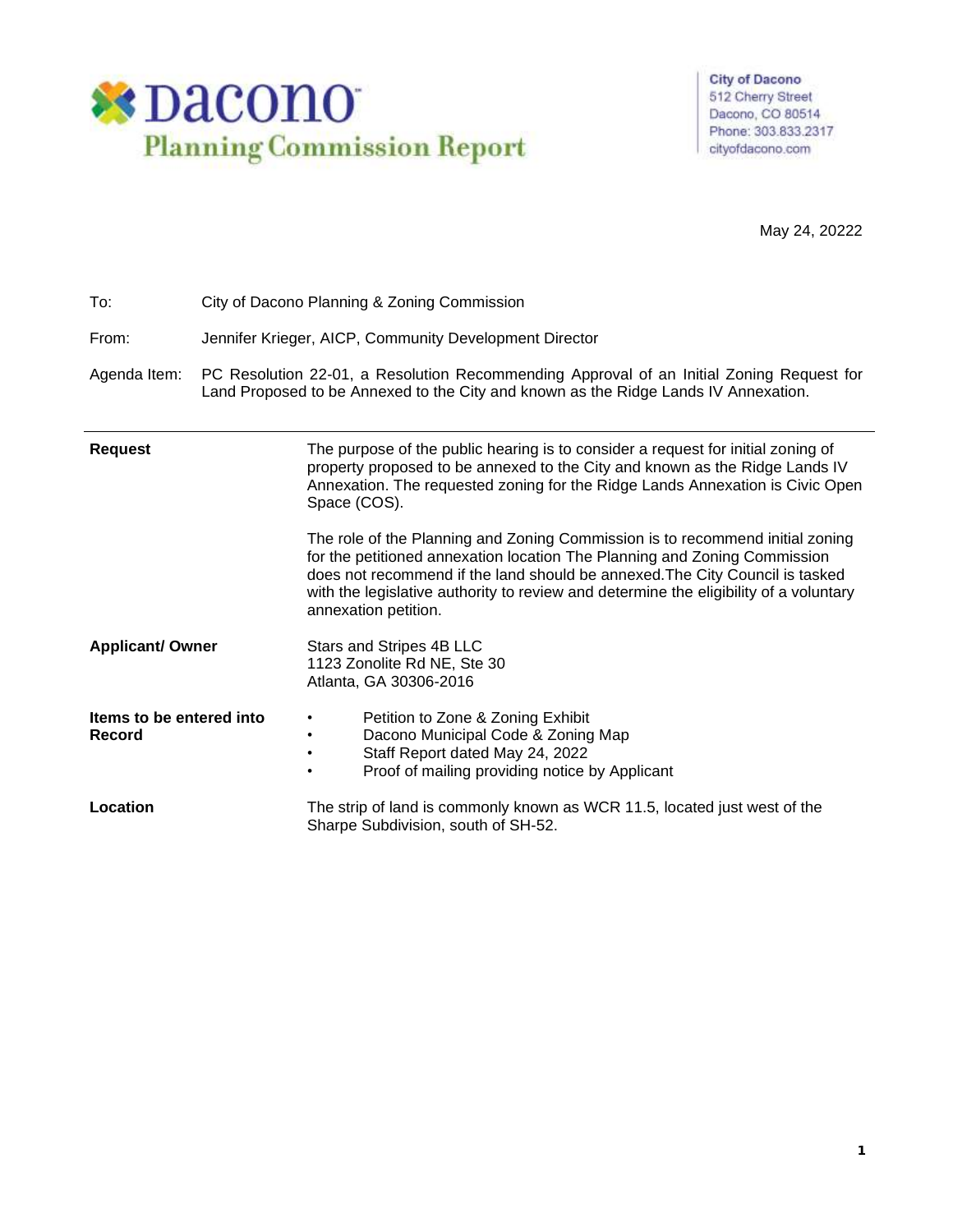

**Background** The Boulder Coal Company initially owned this property. In 1945, the property was sold to Andrew Sharpe and ownership changed over several years. In 2000, the land was purchased by Sharpe LLC. The land was to be annexed into the City of Dacono as part of the Sharpe Subdivision. For unknown reasons, the annexation did not occur. The strip of land has been informally known at WCR-11.5 and provided an oil and gas facility access.

> In 2021, the Petitioner took title to the flagpole strip by a treasurer's deed. The Petitioner filed the quiet title action and recorded the Bargain and Sale Deed, conveying the property to the correct entity. In February 2022, an Amended Decree Quietinting Title was issued by the Weld County District Court.

**Current Zoning** Weld County "A" Agriculture

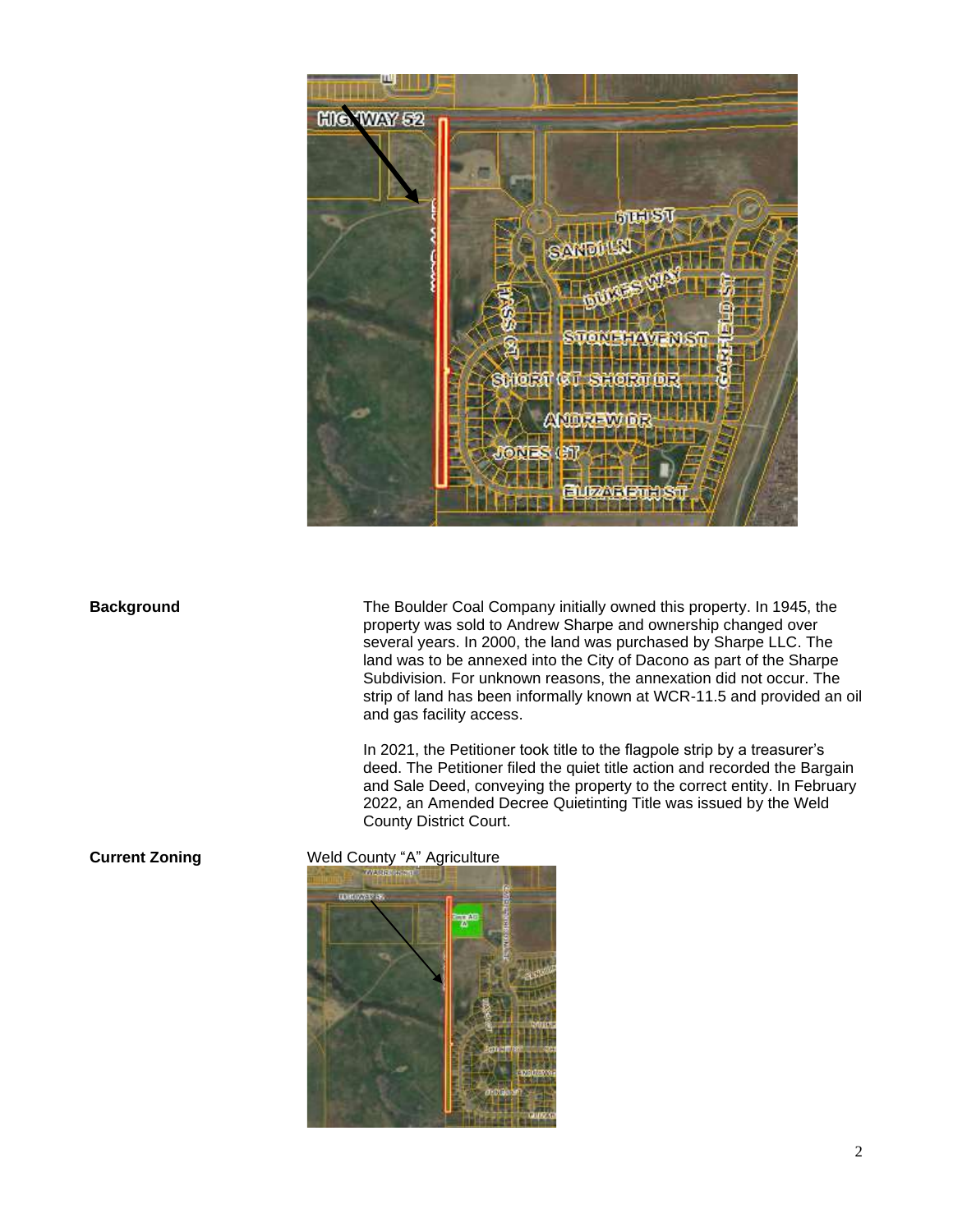#### **Surrounding Land Use**

| North: | Town of Frederick                                                                                                   |
|--------|---------------------------------------------------------------------------------------------------------------------|
| South: | PUD-Proposed Mesa Ridge                                                                                             |
| East:  | Unincorporated Weld County-Hazardous Household Waste<br>Facility (Agriculture), Sharpe Farms Subdivision (R-2, R-1) |
| West:  | Hobbs/Riggans property (C-2), proposed Ridge Lands (C-2, R-<br>2)                                                   |



**Proposed Zoning** The Petitioner has requested an initial zoning designation of Civic Open Space (COS).The purpose of the COS district is to promote the health, safety, and general welfare of the City and its residents by facilitating, preserving, and ensuring the long-term, continued designation of land used or to be used for public parks, playgrounds, schools, recreation facilities, public and quasi-public buildings, dedicated open space, trails and other similar civic and open space uses, whether owned by public or private entities or persons.

**Comprehensive Plan** The petitioned site is located in the Multi-Generational Living District. The Multi-Generational Living District will be host to neighborhoods that accommodate a wide range of age groups and product types, allowing younger residents to stay in the community and older residents to "age in place." Homes of varying sizes and densities will be co-located so that extended families can live independently yet in the same neighborhood community.

> The addition of land zoned as COS advances the Comprehensive Plan goal of balancing development with the natural landscape.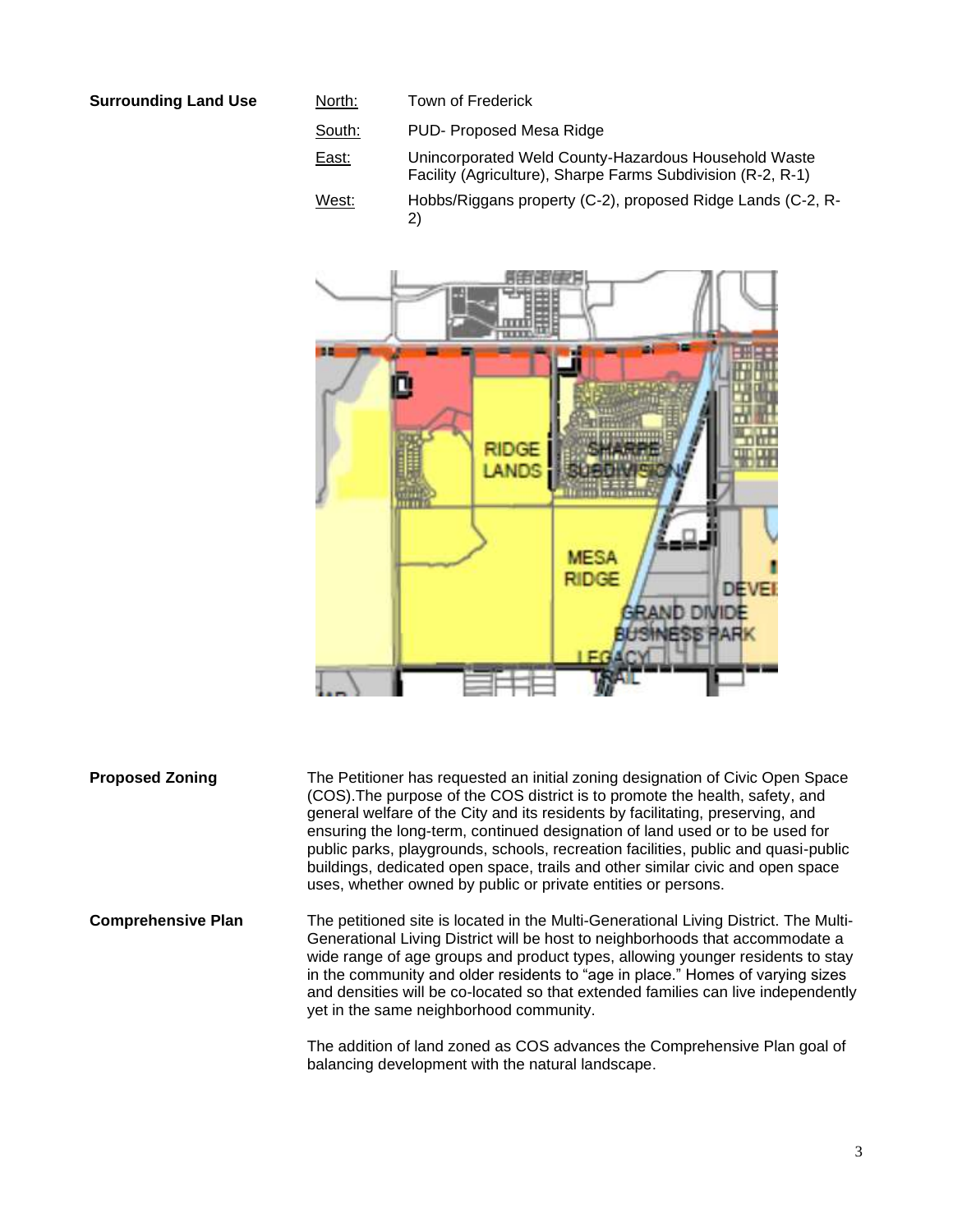**Staff Recommendation** Staff recommends approval PC Resolution 22-01, recommending an initial zoning request of Civic Open Space (COS) for the Ridge Lands IV annexation finding:

- 1. Land zoned COS will not have a negative impact on adjacent residents as this zone district facilitates reserving and ensuring the long-term, continued designation of land used or to be used for dedicated open space, trails, and other similar civic and open space uses, whether owned by public or private entities or persons.
- 2. The requested COS zoning is consistent adopted City of Dacono Comprehensive Plan and advances the goal of balancing development with the natural landscape.
- 3. There are no plans to develop the site beyond providing critical right-of-way connections and supporting area drainage purposes.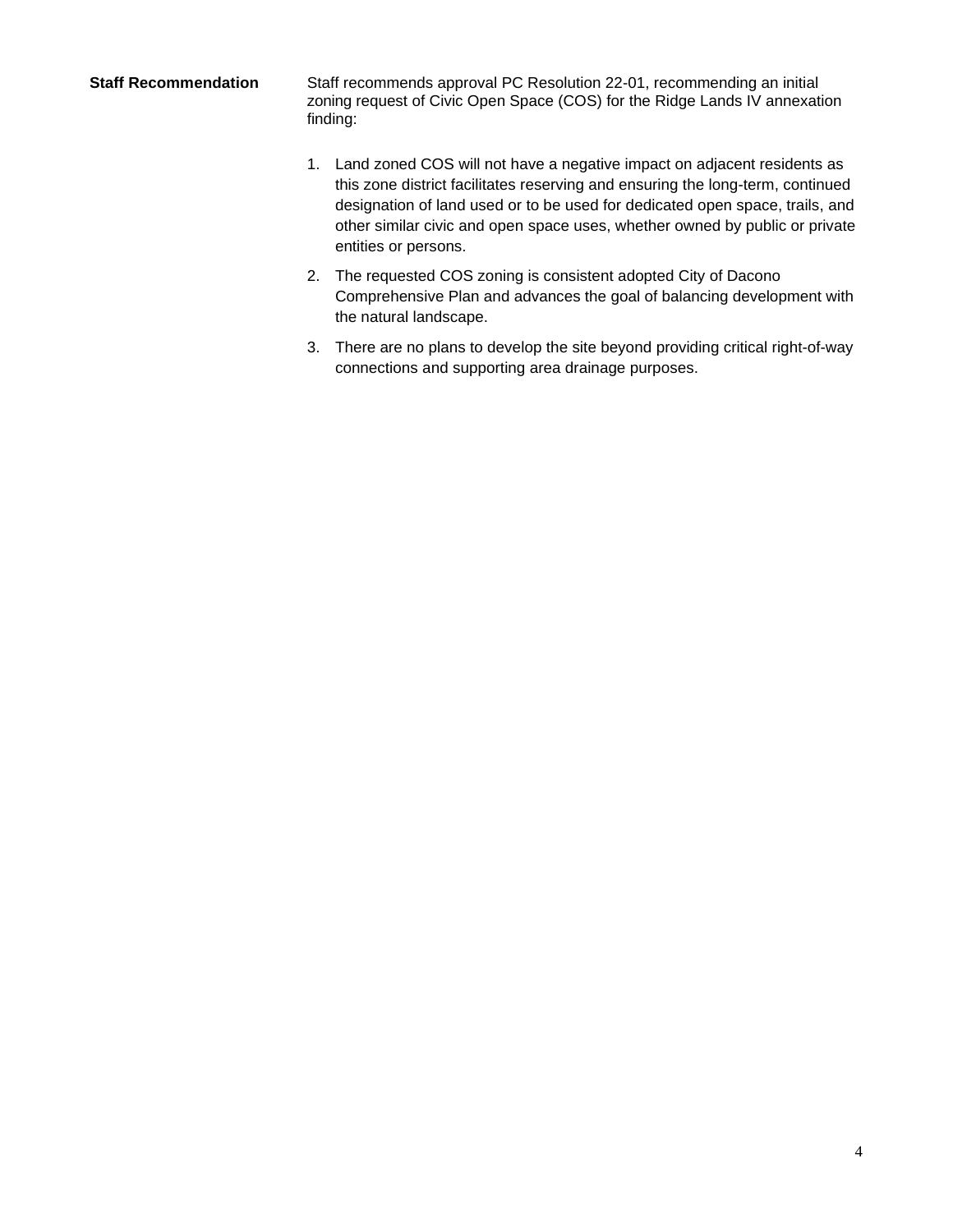#### **DACONO PLANNING AND ZONING COMMISSION**

#### **RESOLUTION NO. PC 22-01 SERIES 2022**

#### **A RESOLUTION RECOMMENDING APPROVAL OF AN INITIAL ZONING REQUEST FOR PROPERTY PROPOSED TO BE ANNEXED TO THE CITY AND KNOWN AS THE RIDGE LANDS IV ANNEXATION.**

**WHEREAS,** there has been submitted to the Planning and Zoning Commission of the City of Dacono a request for approval of initial zoning for property proposed to be annexed to the City and known as the proposed Ridge Lands IV Annexation; and

**WHEREAS,** all materials related to the proposed initial zoning have been reviewed by City staff and found with conditions to be in compliance with City of Dacono subdivision and zoning ordinances and related City ordinances, regulations, and policies; and

**WHEREAS,** after a duly-noticed public hearing, at which evidence and testimony were entered into the record, the Planning and Zoning Commission finds that the initial zoning request to zone the property Civic/Open Space District (COS) should be approved subject to certain conditions.

#### **NOW, THEREFORE, BE IT RESOLVED BY THE PLANNING AND ZONING COMMISSION OF THE CITY OF DACONO, COLORADO:**

**Section 1**. The Planning and Zoning Commission hereby recommends approval of the request for initial zoning for the proposed Ridge Lands IV Annexation as Civic/Open Space District (COS).

PASSED AND ADOPTED this 24<sup>th</sup> day of May, 2022.

Chairperson

\_\_\_\_\_\_\_\_\_\_\_\_\_\_\_\_\_\_\_\_\_\_\_\_\_\_\_\_\_\_

ATTEST:

Secretary

\_\_\_\_\_\_\_\_\_\_\_\_\_\_\_\_\_\_\_\_\_\_\_\_\_\_\_\_\_\_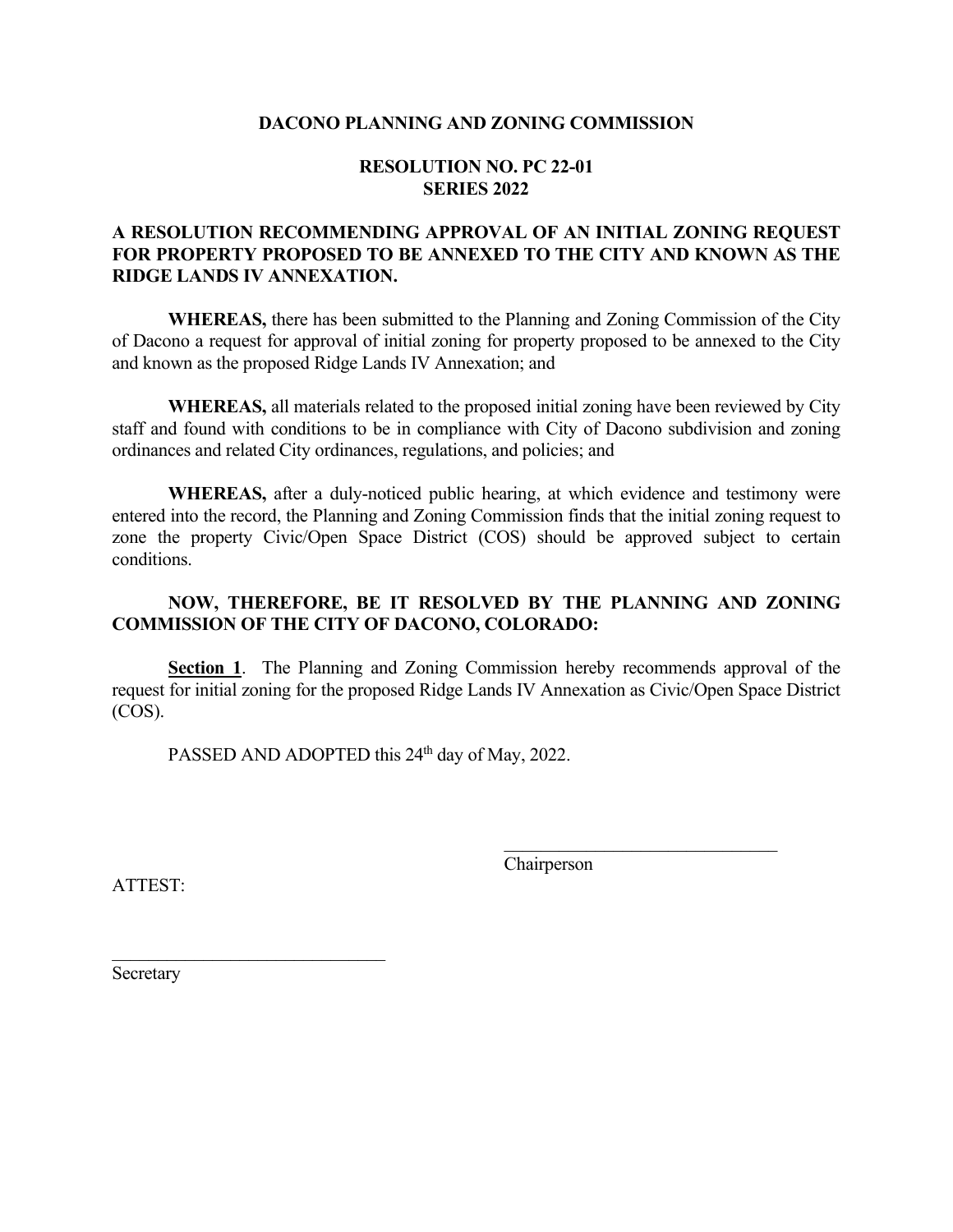#### **PETITION FOR ANNEXATION**

#### **TO: THE CITY COUNCIL OF THE CITY OF DACONO, COLORADO**

We, the undersigned landowners, in accordance with Colorado law, hereby petition the City of Dacono and its City Council for annexation to the City of Dacono of the unincorporated territory, the legal description of which is attached hereto as Exhibit A and incorporated herein by this reference, located in the County of Weld and the State of Colorado, and to be known as the \_\_\_\_\_\_\_\_\_\_\_\_\_\_\_\_\_\_\_\_\_\_\_\_\_\_\_\_\_ Annexation to the City of Dacono. County Road 11 1/2

As part of this petition, your petitioners further state to the City Council that:

- l. It is desirable and necessary that the territory described in Exhibit A be annexed to the City of Dacono.
- 2. The requirements of Sections 31-12-104 and 31-12-105, C.R.S., as amended, exist or have been met in that:
	- a. Not less than one-sixth of the perimeter of the area proposed to be annexed is contiguous with the City of Dacono or will be contiguous with the City of Dacono within such time as required by Section 31-12-104.
	- b. A community of interest exists between the area proposed to be annexed and the City of Dacono.
	- c. The area proposed to be annexed is urban or will be urbanized in the near future.
	- d. The area proposed to be annexed is integrated with or is capable of being integrated with the City of Dacono.
	- e. No land within the boundary of the territory proposed to be annexed which is held in identical ownership, whether consisting of one tract or parcel of real estate or two or more contiguous tracts or parcels of real estate, has been divided into separate parts or parcels without the written consent of the landowner or landowners thereof, unless such tracts or parcels were separated by a dedicated street, road, or other public way.
	- f. No land within the boundary of the area proposed to be annexed which is held in identical ownership, whether consisting of one tract or parcel of real estate or two or more contiguous tracts or parcels of real estate, comprises twenty acres or more, and which, together with the buildings and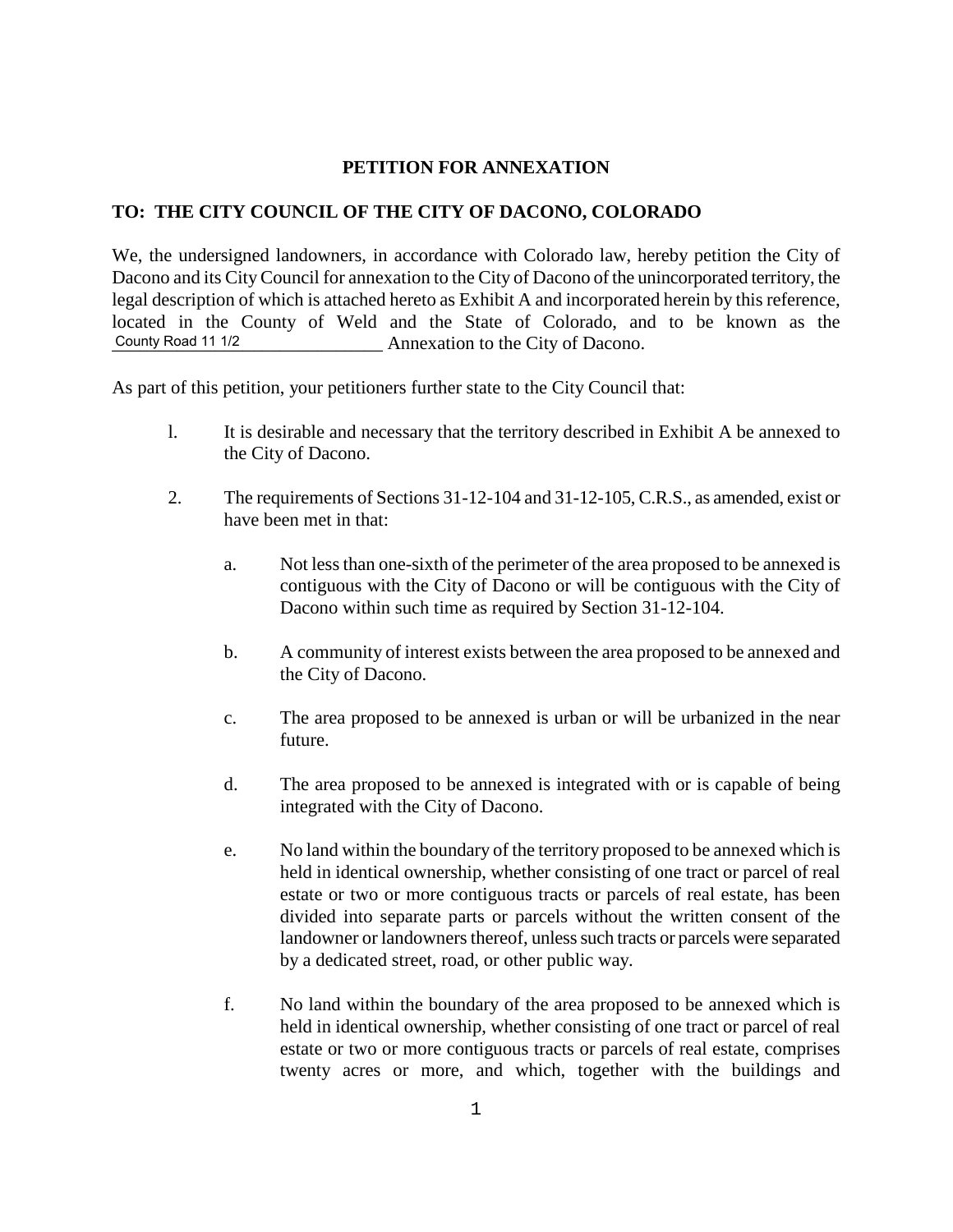improvements situated thereon, has an assessed value in excess of two hundred thousand dollars (\$200,000.00) for ad valorem tax purposes for the year next preceding the annexation, has been included within the area proposed to be annexed without the written consent of the landowner or landowners.

- g. No annexation proceedings have been commenced for any portion of the territory proposed to be annexed for the annexation of such territory to another municipality.
- h. The annexation of the territory proposed to be annexed will not result in the detachment of area from any school district.
- i. The annexation of the territory proposed to be annexed will not have the effect of extending the boundary of the City of Dacono more than three miles in any direction from any point of the boundary of the City of Dacono in any one year.
- j. The territory proposed to be annexed is  $\frac{2.0}{2.0}$  acres in total area.
- k. Prior to completion of the annexation of the area proposed to be annexed, a plan will be in place, pursuant to Section 31-12-105(1)(e), C.R.S., which generally describes the proposed location, character, and extent of streets, subways, bridges, waterways, waterfronts, parkways, playgrounds, squares, parks , aviation fields, other public ways, grounds, open spaces, public utilities, and terminals for water, light, sanitation, transportation, and power to be provided by the City of Dacono; and the proposed land uses for the area; such plan to be updated at least once annually.
- l. In establishing the boundary of the area proposed to be annexed, if a portion of a platted street or alley is to be annexed, the entire width of the street or alley has been included within the area annexed, and reasonable access will not be denied to any landowners, owners of any easement, or the owners of any franchise adjoining any platted street or alley which is to be annexed to the City of Dacono but is not bounded on both sides by the City of Dacono.
- m. If required, an impact report will be prepared and filed pursuant to Section 31-12-108.5, C.R.S.
- 3. The owners of more than fifty percent of the area proposed to be annexed, exclusive of dedicated streets and alleys, have signed this petition and hereby petition for annexation of such territory.

The signatures on this petition comprise one-hundred percent (100%) of the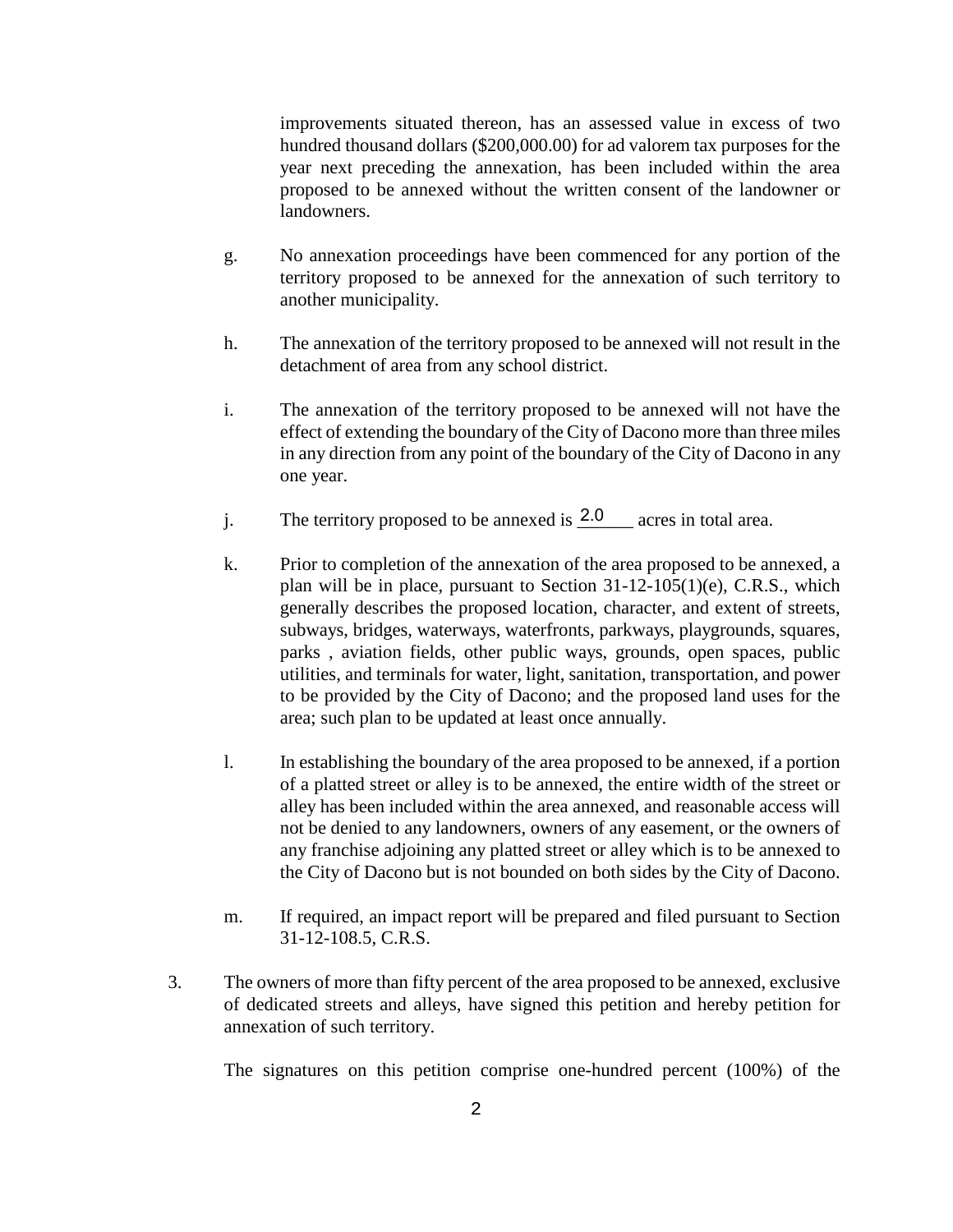landowners of the territory to be annexed and said landowners attesting to the facts and agreeing to the conditions herein contained will negate the necessity of any annexation election.

- 4. Accompanying this petition are four copies of an annexation map containing the following information:
	- a. A written legal description of the boundaries of the area proposed to be annexed;
	- b. A map showing the boundary of the area proposed to be annexed, said map prepared by and containing the seal of a registered engineer;
	- c. Within the annexation boundary map, a showing of the location of each ownership tract in unplatted land and, if part or all of the area is platted, the boundaries and the plat numbers of plots or of lots and blocks;
	- d. Next to the boundary of the area proposed to be annexed, a drawing of the contiguous boundary of the City of Dacono and the contiguous boundary of any other municipality abutting the area proposed to be annexed, and a showing of the dimensions of such contiguous boundaries.
- 5. Upon the annexation ordinance becoming effective, all lands within the area proposed to be annexed will become subject to all ordinances, resolutions, rules, and regulations of the City of Dacono, except for general property taxes of the City of Dacono, which shall be come effective as of the January l next ensuing.
- 6. The zoning classification requested for the area proposed to be annexed is \_\_\_\_\_\_\_\_\_\_\_\_\_\_\_\_\_\_. COS

The petitioners agree that said annexed land shall be brought under the provisions of Chapter 16 of the Dacono Municipal Code within ninety (90) day from the effective date of the annexation ordinance.

- 7. There shall be no duty or obligation upon the City of Dacono to furnish water or sanitary sewer facilities to the area proposed to be annexed. Such services will be provided at such time, in the sole discretion of the City, when such services for water and sanitary sewer can be economically and reasonably installed to service a sufficient number of inhabitants within the area so as to make the construction and establishment of such services feasible and at no additional cost for the same or similar type of services provided to inhabitants within the existing corporate limits of the City.
- 8. If required by the City, an annexation agreement has been or will be executed by the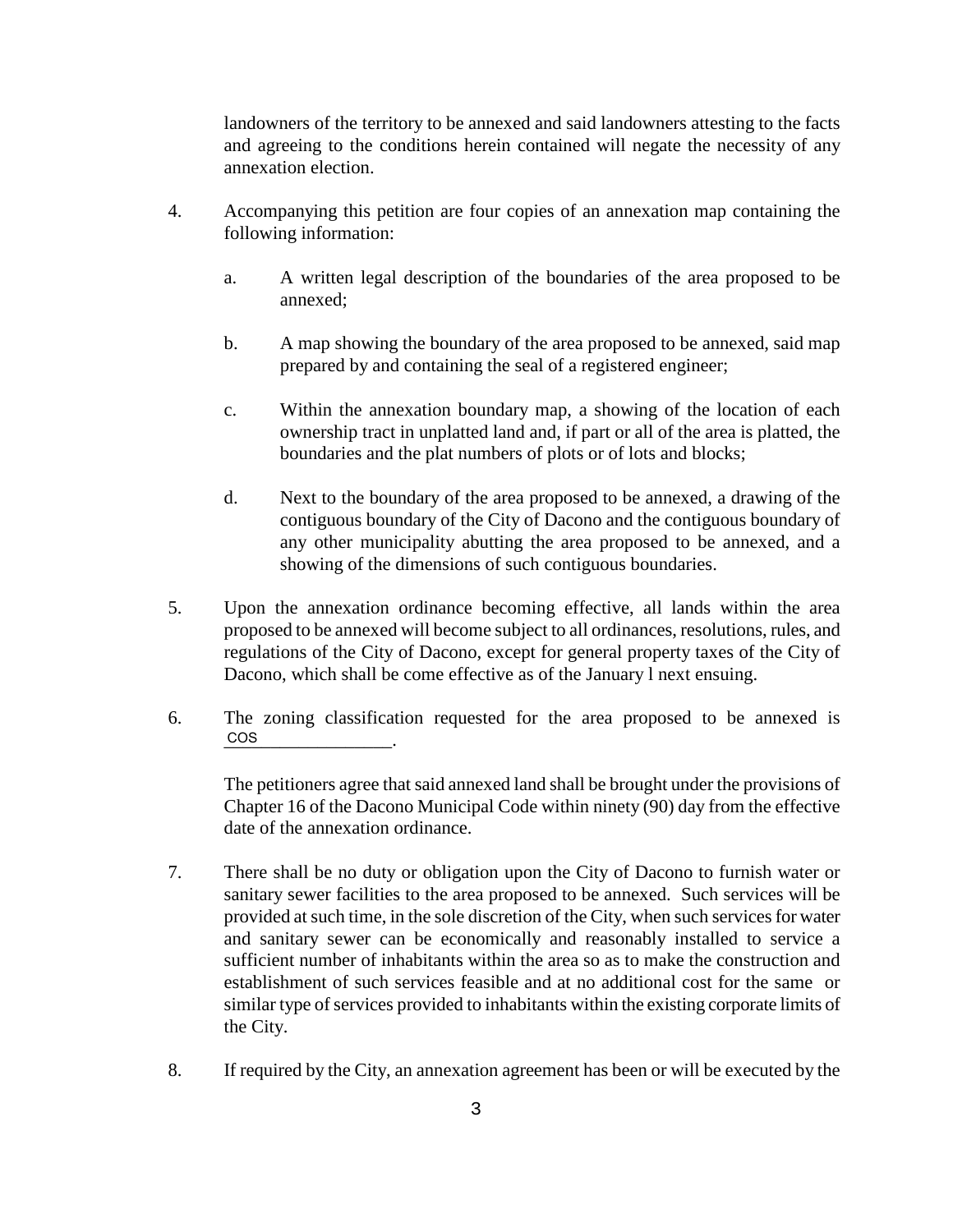petitioners herein and the City of Dacono relating to this annexation and the petitioners hereby expressly consent to the terms and conditions set forth in the annexation agreement.

- 9. The petitioners agree to the following terms and conditions, which shall be covenants running with the land, and which may, at the option of the City, appear on the annexation map:
	- a. Water rights shall be provided pursuant to City ordinance.
	- b. All conditions set out in the annexation agreement executed by the petitioner.
	- c. Other:

WHEREFORE, the petitioners, whose signatures are on the signature sheet on the next page, respectfully request that the City of Dacono, acting through its City Council, approve the annexation of the area proposed to be annexed: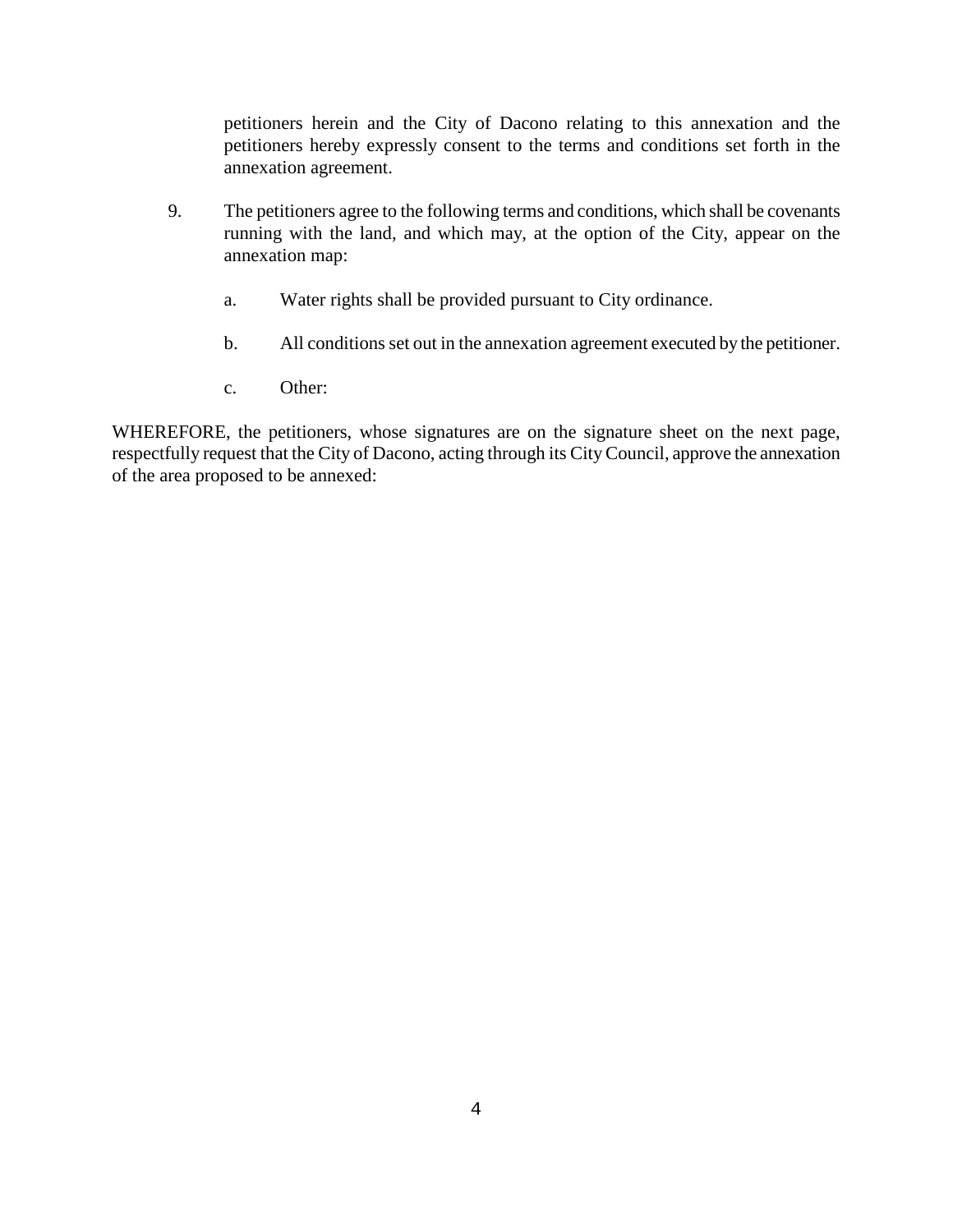#### **AFFIDAVIT OF CIRCULATOR**

The undersigned, being of lawful age, who being first duly sworn upon oath deposes and says:

That (he or she) was the circulator of the foregoing Petition for Annexation of lands to the City of Dacono, Colorado, consisting of  $\frac{2}{\sqrt{2}}$  pages, including this page and that each signature thereon was witnessed by your affiant and is the true signature of the person whose name it purports to be.

Circulator

#### **ACKNOWLEDGEMENT**

Georgia STATE OF COLORADO  $\mathcal{Y}$ )ss COUNTY OF Fulton  $\lambda$ 

The above and foregoing Affidavit of Circulator was subscribed and sworn to before me this  $14$  day of March 2022.

Witness my hand and official seal.

My commission expires on:  $02 - 06 - 202$ 

**SAMANTHA ADAMS NOTARY PUBLIC Fulton County State of Georgia** My Comm. Expires February 6, 2023

**Jotary Public** 1031 Marietta st NW #A **Address** 

Atlanta, GA 3031B

(SEAL)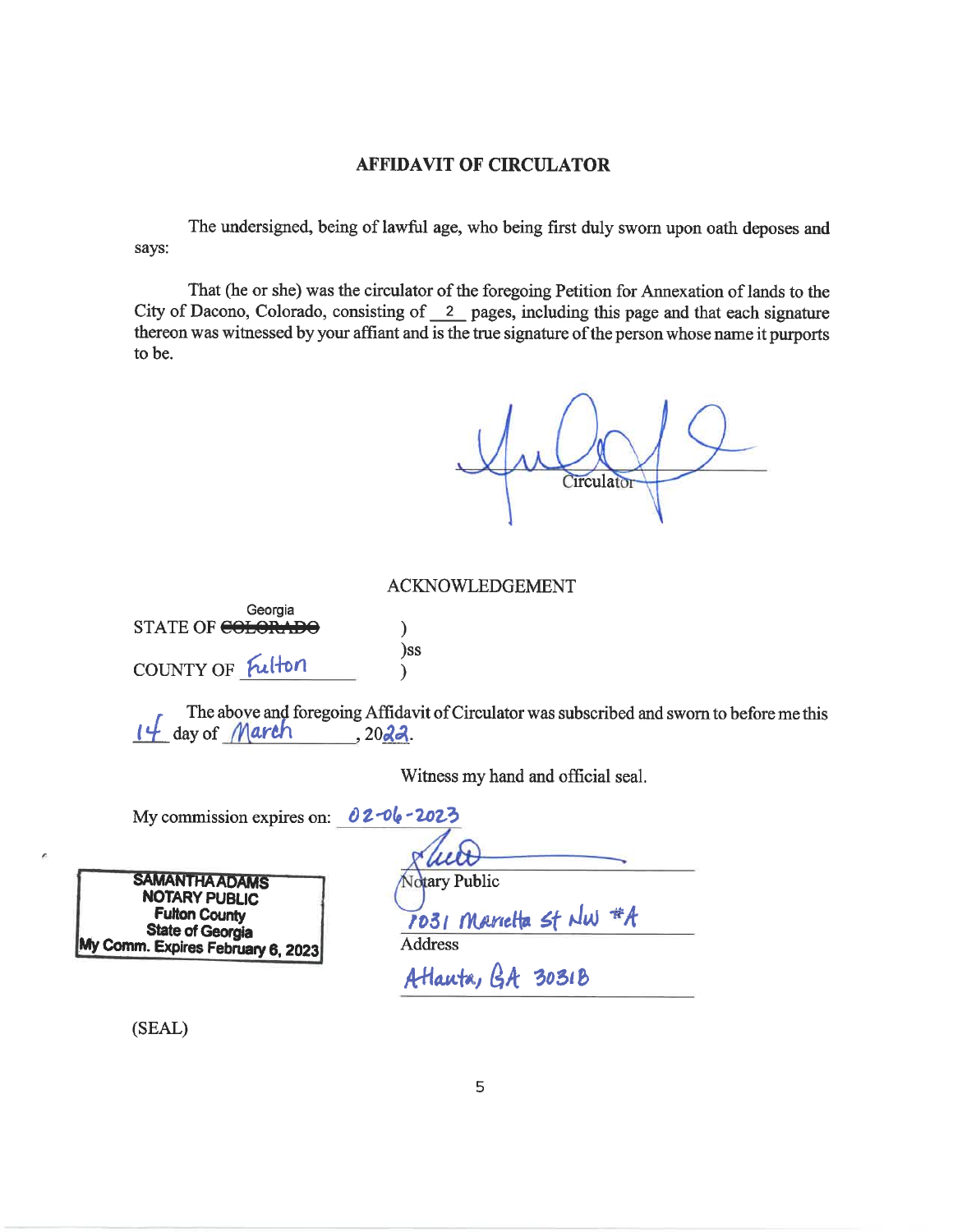| Landowner/Petitioner<br>Signature of                                                                                                                                           |                                                   |  |  |  |           |  |  |  |
|--------------------------------------------------------------------------------------------------------------------------------------------------------------------------------|---------------------------------------------------|--|--|--|-----------|--|--|--|
| Date of Signing                                                                                                                                                                | 31422                                             |  |  |  |           |  |  |  |
| Landowner/Petitioner<br>Mailing Address of                                                                                                                                     | 1123 Zonolite Rd NE Suite 30<br>Atlanta, Ga 30306 |  |  |  |           |  |  |  |
| elector, resident landowner<br>of the area proposed to be<br>annexed (Yes or No)<br>Are you a registered                                                                       | $\overline{6}$                                    |  |  |  |           |  |  |  |
| proposed to be annexed<br>Are you a non-resident<br>landowner of the area<br>(Yes or No)                                                                                       | <b>NES</b>                                        |  |  |  | $\pmb{y}$ |  |  |  |
| See Exhibit $\underline{A}$ , attached<br>hereto and incorporated<br>into this petition by this<br>reference, for the legal<br>description of the land<br>owner by this signer |                                                   |  |  |  |           |  |  |  |